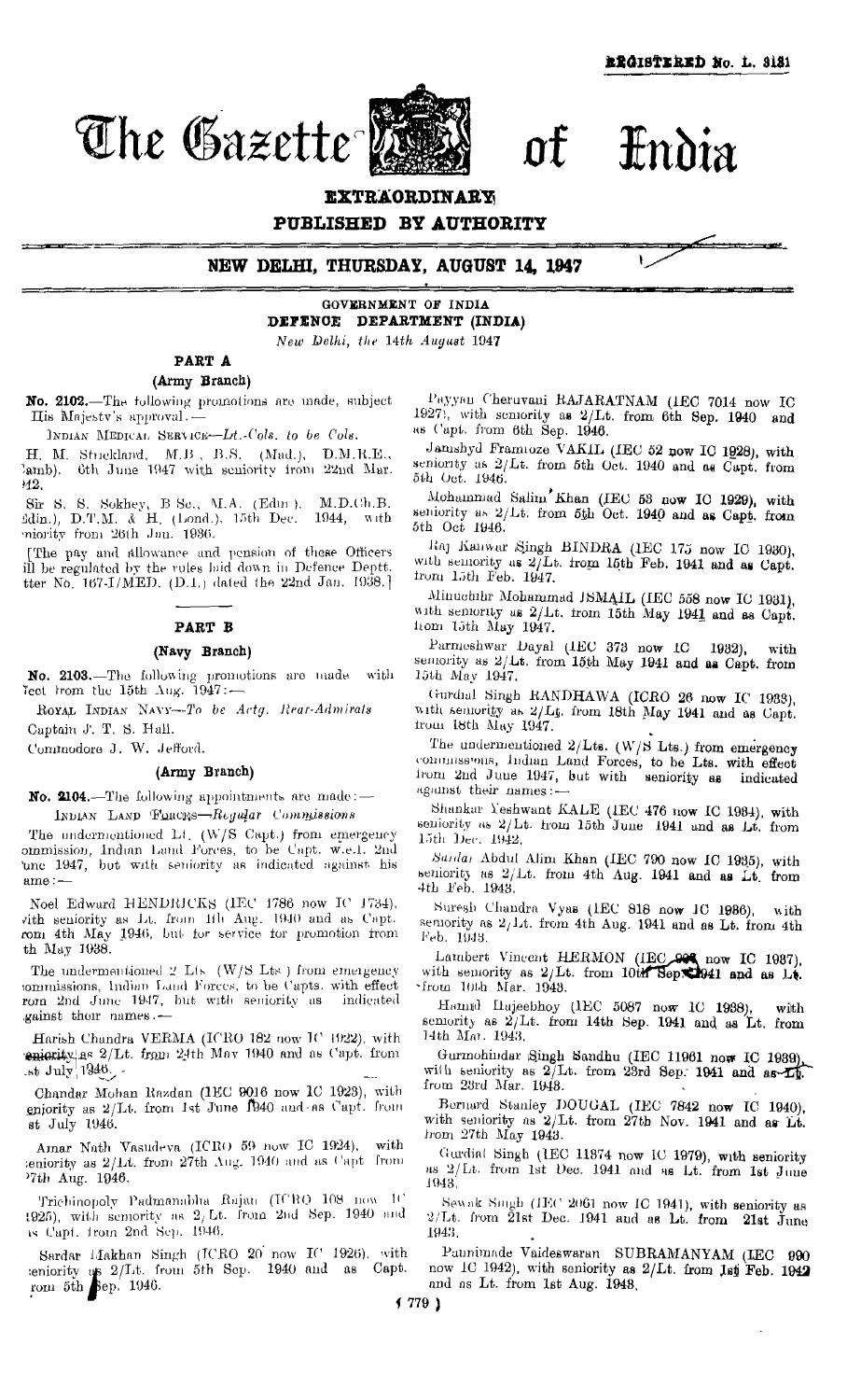Ilitendra LaJ KHASTGIR (IEC 1263 now 10 1943), with seniority as  $2/Lt$ . from 1st Feb 1942 and as Lt from l&i, Aug. 1943.

Abbasally Cumberally AGA (IEC 1182 now IC 1944), with seniority as  $2/\text{Li}$ , from 2nd Apl 1942 and as Lt. trom 2nd Oct. 1943.

Ameer Ahmed (1EC 10713 now IC 1945), with semonty as  $2/\mathrm{Lt}$ . from 5th Apl. 1942 and as Lt. from 5th Oct. 1943.

 ${\rm A}$ swini Kumar Mitra (IN ${\rm D}/2078$  now IC 1946), with semority as  $2/\rm{Lt}$  trom 15th May 1942 and as Lt from 15th Nov. 1943.

Kızhakkepat Bulakrishna MENON (IEC 8978 now IC 1947), with semonty as  $2/Lt$ . from 7th June 1942 and as Lt. from. 7th Dec. 1943.

Mohammad Sarwar Khan (IEC 1824 now IC 1948), with seniority as  $2/Lt$ . from  $21st$  June 1942 and as Lt. from 21st Deo. 1948.

Sardar Ali (IEC 4159 now IC 1949), with semerity us  $2/Lt$ , from 13th Sep. 1942 and as Lt. irom 13th Mar. 1944.

Jagmel Singh Gill (IEC 5797 now 10 1950), with seniority as 2/Lt. from 13th Sep. 1942 and as Lt. trom 13th Mar. 1944.

Syed Amin Ahmed (IEC 5545 now IC 1951), with seniority as 2/Lt. from 25th Oct. 1942 and aa Lt. from 25th Apl. 1944.

Dibyendu Mohan BEN (IEO 3808 now *IV* 1978), with seniority as  $2/Lt$ . from 15th Nov. 1942 and as Lt from 16th May 1944.

Roy Narain Ram SAWHNY (IEC 2601 now IC 1952), with seniority as  $2/Lt$ . from 5th Pec. 1942 and as Li. from 5th June 1944.

Shiv Kumar Mushran (IEC 6357 now It' 1953), with seniority as  $2/Lt$ . from 20th Doe 1942 and as Lt  $20$ roin 20th June 1944.

Jamshed Ardeshir Fardunji Dalal (IEC 6989 now 10 1954), with seniority as  $2/Lt$ . from 21st Dec. 1942 and as Lt. 21st June 1944.

Baghavendararao EAMA BAG (IEC 4228 now LO 1955), with seniority as  $2/Lt$ . from 11th ApJ 1943 and as Lt. from 11th Oct. 1944.

Sherullah Beg. (IEC 8811 now IC 1956), with semorty as 2/Lb. irom 18th May 1949 and as Lt from 13th No\. JL944.

Pushpendra Kumar Jain (IEC 5688 now 1C 1957), with seniority as  $2/Lt$  from 5th June 1948 and as  $Lt'$  from 5th Dec. 1944.

Krishna Madhavan PANDALAI (IEC 5773 now II<sup>\*</sup> 1958), with seniority as  $2/Lt$ . irom 13th June 194') and ae Lt. from 13th Deo. 1944

iS.einmenjeri SE1NIVASAN (IEO (1389 now It l'i:>9), with seniority as  $2/\mathrm{Lt}$ , from  $27\mathrm{th}$  June 1943 and as Lt. from  $27th$  Dec.  $1944.$ 

Upram Singh (IEC 6776 now IC 1960), with seniority as  $2/Lt$ . from 12th Sep. 1943 and as Lt. from 12th Mar. 1945.

Mien Abdur RASHID (IEC 7866 now IC 1961), with  $\overline{\text{softmax}}$  as  $2/\text{Lt}$ . from 12th Sep 1943 and as Lt. from 12th Mar. 1945.

Sayed Ahmad Khan (IEC 8061 now IC 1962), with seniority as  $2/Lt$ . from 19th Sep. 1943 and as Lt. from 19th Mar. 1945.

Madan Mohan Wande (IEC 7705 now IC 1953), with seniority as  $2/Lt$ , from 14th Nov. 1943 and as  $Lt$  from 14th May 1945.

Wazir Ohand Kapur (TEC 8388 now IC 1964), with seniority as  $2/\text{L}t$ . from 14th Nov. 1943 and as Lt trom 14th May 1945.

Solie Rustomjee Pallonjee DARUWALLA (IEC 10431 now IC 1965), with seniority as 2/Lt. from 8th May 1944 and as Lt. from 8th Nov. 1945.

Harold DeSOUZA (IEC 5981 now 10 1966), with seninty as  $2/Lt$ . from 29th June 1944 and as Lt. Irom  $29i$ Deo. IMS.

Khan Zaman (IEC 10899 now 1C 1967), with semorit as 2/Lt. from 6th Aug. 1944 and as Lt. from 6th Fe 1946.

Tilak Raj Chowla (IEC 8059 now IC 1968), with sena nty as li/Lt. flora 24tli May 1945 md us Lt h'om 24i Nov. 1946

Hyjed Muzattar Ahsan Zaidi ITamdum (IEO IH'27.5 no  $\,$  1969), with semority as  $2/\rm{L}$ t. from  $29$ th June  $1915$  and as Lt. iiom 29th *Dec.* 1945

Hhudi Earn Khaiina (IEO 881H now IC 1920), wi Heniorify *an* Lt. hviu 16th Apr 1943 1ml fui service t promotion trom 16th Jan. 1941.

Bhagwun Teckchand Nugiam (IEC 11416 now IC 1921 with seniority as Lt. from 21st Dec. 1945 but for servi for promotion from 21st Dec. 1943.

 $\text{Ram } \text{Math }$  PRASAD (IEC 7546 now 10-1974), wi semority as Lt. from 15th Aug 1943 but for service promotion from 15th May 1941.

Gurdial bingh Bedi (IEO 11012 now IC 1975), \*i  $\,$  seniority as  $\rm L\bar{t}$ . from  $20$ th  $\rm{Aug-1944}$  but for service i promotion from 20th May 1942.

Santosh Kumar JENA (IEO 12082 now 10 1976), wi seniority as Lt. from 20th May 1945 but for service i promotion from '20th *Feb.* 1943.

Achyutrao Waman Desai (IEC 9012 now IC 1738), wi seniority as  $2/Lt$ . from let  $\tilde{J}$ une 1940 und as Lt from Deo. 1941.

Abdur Razzaq (IEC 12 now IC 1739), with senior as  $2/Lt$ . from  $21st$  July 1940 and as Lt. from  $21st$  J<sub>i</sub> 1942.'

Jagjit Singh Paul (IEC 1010 now IC 1740), with senior as  $2/\text{L}t$ . from 1st Oct. 1940 and as Lt. from 1st Apr. 19

Eajmdra Shaumhcr Hiugh Kohh (1EO 2071 now 1741), with seniority as  $2/\mathrm{Lt}$ . trom  $30\mathrm{th}$  Nov. 1940 a  $\pi$  Lt from 30th May 1942.

*Kanicar* Eanjit Smgh (IEC 287 now 10 1742), w seniority as  $2/1$ t jrom  $15\mathrm{th}$  Feb  $1941$  and as  $14$ . fro 15th Aug 1942.

Dosoo Pheroze GIM1 (IEC 314 now IC 1743), w seniority as 2/Lt. from 15th Feb. 1941 and as Lt. fr 15th Aug. 1942.

Harbans Singh Sun (IEC 532 now IC 1714), with ser nty as  $2/Lt$  from 15th May 1941 and as Lt. from 1 Nov. 1942.

Lolit Mohan Vasishth (IEC 385 now  $C_{1745}$ ), seniority as 2/Lt. irom 15th May 1941 and as Lt. f 15th Nov. 1942.

Abliis Kumar Hone (IEO 496 now *IV* 1716), with seno as  $2/Lt$ . from 15th May 1941 and as Lt. trom 15th N 1942

Narendra Nath Madan (IEC 356 now  $10^{\circ}$  1747), v seniortiy as  $2/Lt$ . from 15th May 1941 and as  $1/t$ . 1 15th Nov. 1942.

Harparshud Smgh Guraya (IEO 381 now IC 1748) \  $\frac{1}{2}$  bemonty as  $\frac{2}{Lt}$ , from 15th May 1941 and as Lt. f 15th Nov. 1942.

Hari Kondo BHAGWAT (IEC 903 now IC 1749), seniority as 2/Lt. from 26th Nov. 1941 and as Lt. f 26th May 1948.

Hardit Singh (IEC  $2216$  now  $1$ <sup>('</sup> 1750), with senud as  $2/Lt$ . from 1st Dec. 1941 and as Lt. from 1st. 1943

Anant Maharudrappa K\DKOL (IEO 1045 now 1751), with seniority as 2/Lt. from 21st Dec. 1941 an  $\rm{Lt}$  from  $21st$  June 1943.

Masud Karim Khan (TEC 2472 now  $\lbrack$  IC 1752),  $\cdot$ seniority as 2/Lt from 3rd Jan 1942 and as Lt from July 1948.

Fazal-ur-Eahman SAEDAE\_ (TEC 8248 nlty TO I<sup>1</sup> with seniority as  $2/\mathrm{Lt}$ , from  $11\mathrm{th}$   $\mathrm{J}$ an,  $1942$   $\mathrm{M}$ nd $\mathrm{u}$ s from 11th July  $1948$ .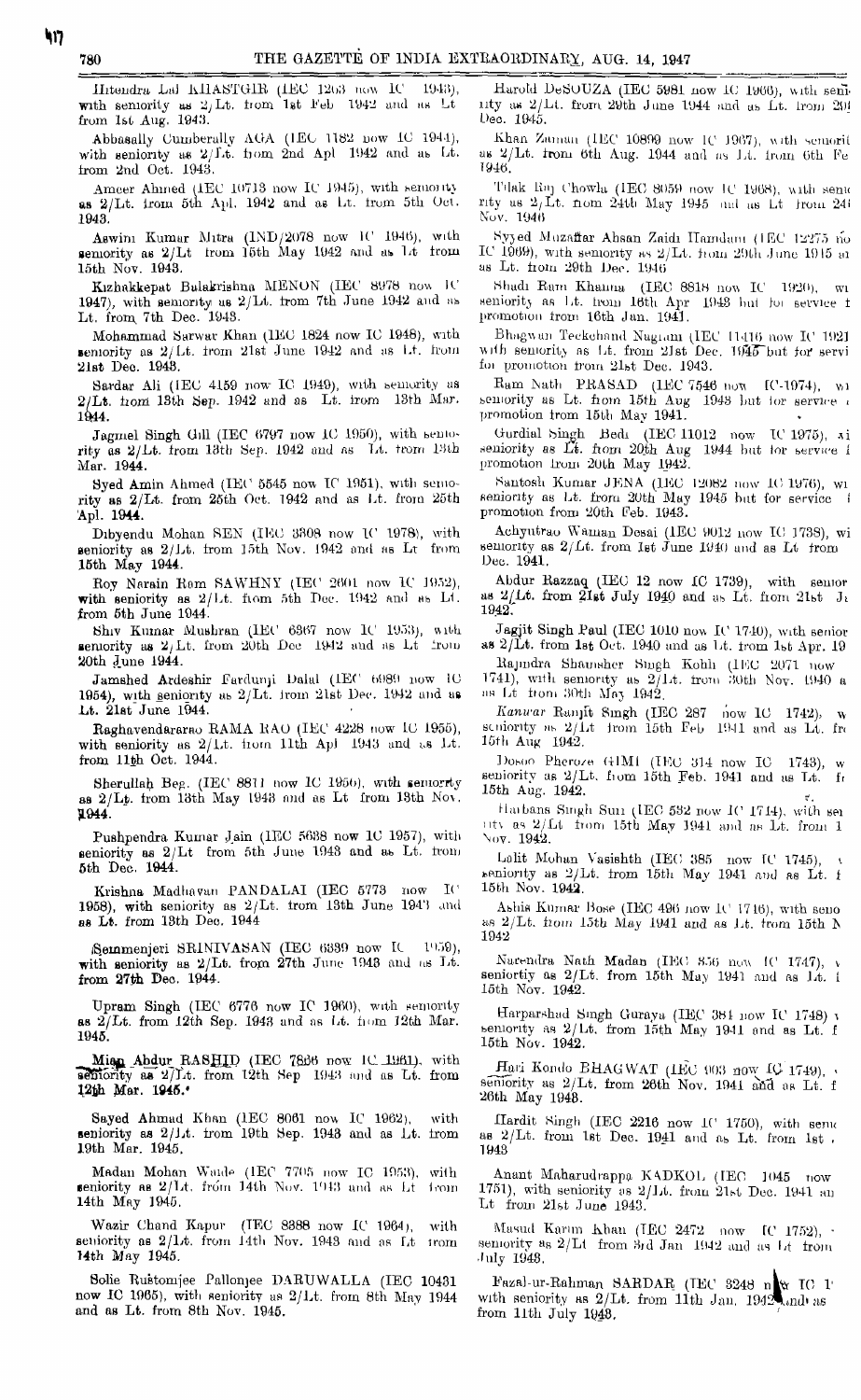TAman Ullah Khan (IEC 1891 now IC 1754), with seniority as  $2/Lt$  from 2nd May 1942 and as Lt from 2nd Nov. 1948.

A Mohmdar Singh Grewal (IEC 3518 now ICI755), with senionty as 2/14 from 2nd May 1942 and as Lt. from 2nd Nov 1943.

Bhaskar Hari KATEKAR (IEC 6704 now IC 1756), with emority as  $2/\mathsf{L}t$ , from 2nd May 1942 and as  $\mathsf{L}t$ , from 'nd Nov 1943.

Satyn Dev Maini (IEC 3215 now IC1757), with seniority is 2/It from 2nd May 1942 and as Lt. from 2nd Nov. 1943

Akula SUNDER RAJ (IEC 1461 now 1C 1758), with seniority as 2/1t. from 17th May 1942 and as Lt from 17th Nov 1943.

Mohammad Akbar Khan (IEC 1809 now IC 1759), with semonity as 2/1d. from 21st June 1942 and as Lt. from 21st Dec 1943

Sushil Chandi + Roy (HEC 2605 now IC 1760) with seniority is 2 Lt. (rom 5th Aug 1942 and as Lt from 5th Feb 1914

Situiso Sobbui Maitra (IEC 3821 now IC 1761), with semonty as 2/Lt from 9th Aug. 1942 and as Lt from 9th Feb. 1944.

Mohamunal Afzal Afridi (HEC 1994 now IC 1762), with senionity as 2. Lt. from 1st Sep 1942 and as Lt. from 1st Mar 1944.

Jeyoti Saroop BALI (IEC 5280 now IC 1763), with semority as 2 Lt. from 26th Sep. 1942 and as Lt. from 26th Mar. 1914

Shahzada Alam (IEC 3030 now IC 1764), with semority as 2/Lt from 20th Oct 1942 and as Lt from 20th Apr 1944

Pran Nat'i HOON (IEC 10488 now IC 1765) with seniouty as 2/Lt 10m 21st Oct 1942 and as Lt from 21st Apr. 1944

Neville Ernest George MANUEL (IEC 2668 now IC 1766), with semiority as  $2/Lt$  -from 21st Oct. 1942 and as Lt. hom 21st Apr. 1944.

Muzaffar Rashid (IEC 5279 now IC1767), with semority as  $2/1$ t from 20th Oct 1912 and as Lt. from 20th Apr  $1944.$ 

Bam Chandra (HIC 2909 now IC1768), with semonty as 2/Lt Trom 26th Nov 1942 and as Lt Trom 26th May  $1944.$ 

Sis R m Singh Beniwal (IEC 10833 now IC 1769), with senionty as 2/Lt from 6th Dec. 1942 and as Lt from 6th  $\rm{J\,m\,s}$  1944

Hasan Raza Khui (IEC 1216 now 1C 1770), with semorby as 2/Lt from 10th Jan 1943 and as Lt from 10th July 1944

Malkult Singh (1EC 8976 now IC1771), with semority  $\approx 2/\mathrm{Li}$ , from  $1\mathrm{th}$  Feb. 1943 and as  $\mathrm{Li}$  from 14th Aug.  $944$ 

Dattat av Ranch undra BHAGWAT (IEC 7274 now IC 772), with sentomic as  $2/\text{Lt}$  from 7th Mar. 1943 and as .t. from 7th Sep 1944.

Joseph Bernard RODGERS (HRC 2255 now IC 1773), vith seniority as 2/Lt. from 11th Mar. 1913 and as Lt.

Length Hep 1914.<br>
Basheerult<sub>o</sub>n ABBASY (1EC 6563 now IC1774), with<br>
enjoity as 2) LL from 21st Mar. 1943 and as Lt. from 1st Sep. 1944.

Hasan Kadu Khan (HC 5665 now IC 1775), with<br>emority as 2/Lt, from 15th Apr 1943 and as Lt from 5th Oct. 1944

Noel Hugh LANDEMAN (IEC 7928 now IC 1776) with miority as 2/Lt. from 13th June 1943 and as Lt. from 3th Dec 1944

Bharat Singh (1EC 5549 now IC 1777), with seniority  $\pm 2/Lt$  from 27th June 1943 and as Lt from 27th Dec  $144$ 

Balwant Singh Ahluwalia (IEC 5801 now IC 1778), with miority as 2/L4 from 25th July 1943 and as Lt from ith Jan<sub>, 1945</sub>

Swindar Singh PANNU (IEC 7437 now IC 1779), with seniority as  $2/Lt$ . from  $25th$  July 1948 and as Lt. from 25th Jan. 1945.

Mohammad Hasan Zia (IEC 1559 now IC 1780), with seniority as 2/Lt. from 2nd Sep. 1948, and as Lt. from 2nd Mar. 1945.

Sundram Ponnambalam (IEC 8369 now IC 1781), with semority as 2/Lt. from 12th Sep. 1943, and as Lt. from 12th Mar. 1945.

Mohammad Said (IEC 6749 now IC 1782), with semiority as 2/Lt. from 12th Sep. 1943, and as Lt. from 12th Mar. 1945.

Mohammad Jamil Ullah Khan Jerral (IEC 7908 now IC 1783), with seniority as 2/Lt. from 12th Sep. 1948, and as Lt. from 12th Mar. 1945.

Ottar Smgh (1EC 7070 now 1C 1784), with seniority as 2/1.t. from 3rd Oct. 1943, and as Lt. from 3rd Apl. 1945.

Riaz-uddin Shamum (IEC 5536 now IC 1785), with seniority as  $2/Lt$ , from 23rd Oct. 1943, and as Lt. from 28rd Apl. 1945.

Philip Aubrey Hay (IEC 1478 now IC 1786), with<br>seniority as 2/Lt. from 6th Apl 1944, and as Lt. from 6th Oct. 1945.

Sheshadri Krishna Candade (IEC 10368 now IC 1787), with seniority as 2/Lt from 16th Apl. 1944, and as Lt. from 16th Oct 1945.

Dewan Chand Duggal (IEC 10371 now IC 1788), with seniority as 2/Lt from 16th Apl. 1944, and as Lt. from 16th Oct. 1945.

Mirza Aitizaduddin Ahmed Khan, M.B.E. (UEC 5245 now IC 1789), with seniority as 2/Lt. from 9th May 1944, and as Lt. from 9th Nov. 1945.

Mathramani Shewak Persiam (IEC 10932 now IO 1790), with seniority as 2/Lt. trom 2nd July 1944, and us Lt. from 2nd Jun. 1946.

Iqbal Ahmed Mahk (IEC 8467 now IC 1791), with semority as 2/Lt. from 27th July 1944, and as Lt. trom 27th Jan, 1946.

Inder Mohan Vohra (IEC 3226 now IC 1792), with seniority as 2/Lt. from 5th Sep. 1944, and as Lt. from 5th Mar. 1946

Hydri MAZHARUL HAQUE (IEC 7957 now IC 1793), with semiority as  $2/Lt$ . from 15th Sep. 1944 and as Lt.  $from 15th$   $Mar. 1946.$ 

Izazud din Ahmad Khan (IEC 1841 now IC 1794), with semority as 2/Lt. from 1st Oct. 1944, and as Lt. from 1st Apl. 1946.

Abdul Waheed NIAZI (IEC 8895 now IC 1795), with semority as  $2/Lt$ . trom 6th Oct. 1944, and as Lt. from 6th Apl 1946.

Richard Macarthy BANON (IEC 7124 now IC 1796), with semority as  $2/Lt$ , from 4th Nov. 1944, and as Lt. from 4th May 1946.

Mohammad Ilyas (IEC 11465 now IC 1797), with semerity as  $2/\text{I.t. from 10th Deo. 1944 and as Lt. from}$ 10th June 1946.

Gurdip Singh (IEC 11790 now IC 1798), with seniority as 2/1.t. from 1st Feb. 1945, and as Lt. from 1st Aug. 1946.

Hukam Singh Ahlawat (IEC 4258 now IC 1799). with seniority as  $2/Lt$ , from 18th Feb. 1945, and as Lt. from 18th Aug. 1946.

Sardul Singh (IEC 8493 now IC 1800), with seniority as 2/Lt. from 12th Apl. 1945, and as Lt. from 12th Oct. 1946.

Mohammed Rasheed Khan (IEC 12056 now IC 1801) with semiority as 2/Lt. from 20th May 1945, and as LA. from 20th Nov. 1946.

Mohammad Saleem (IEC 6142 now IC 1802),  $\mathbf{with}$ seniority as 2/Lt. from 1st June 1945, and as Lt. from 1st Dec 1946.

Maqbool Ahmad Siddiqi (IEC 8096 now IC 1803), with seniority as  $2/Lt$ , from 14th Aug. 1945, and as Lt. from 14th Feb. 1947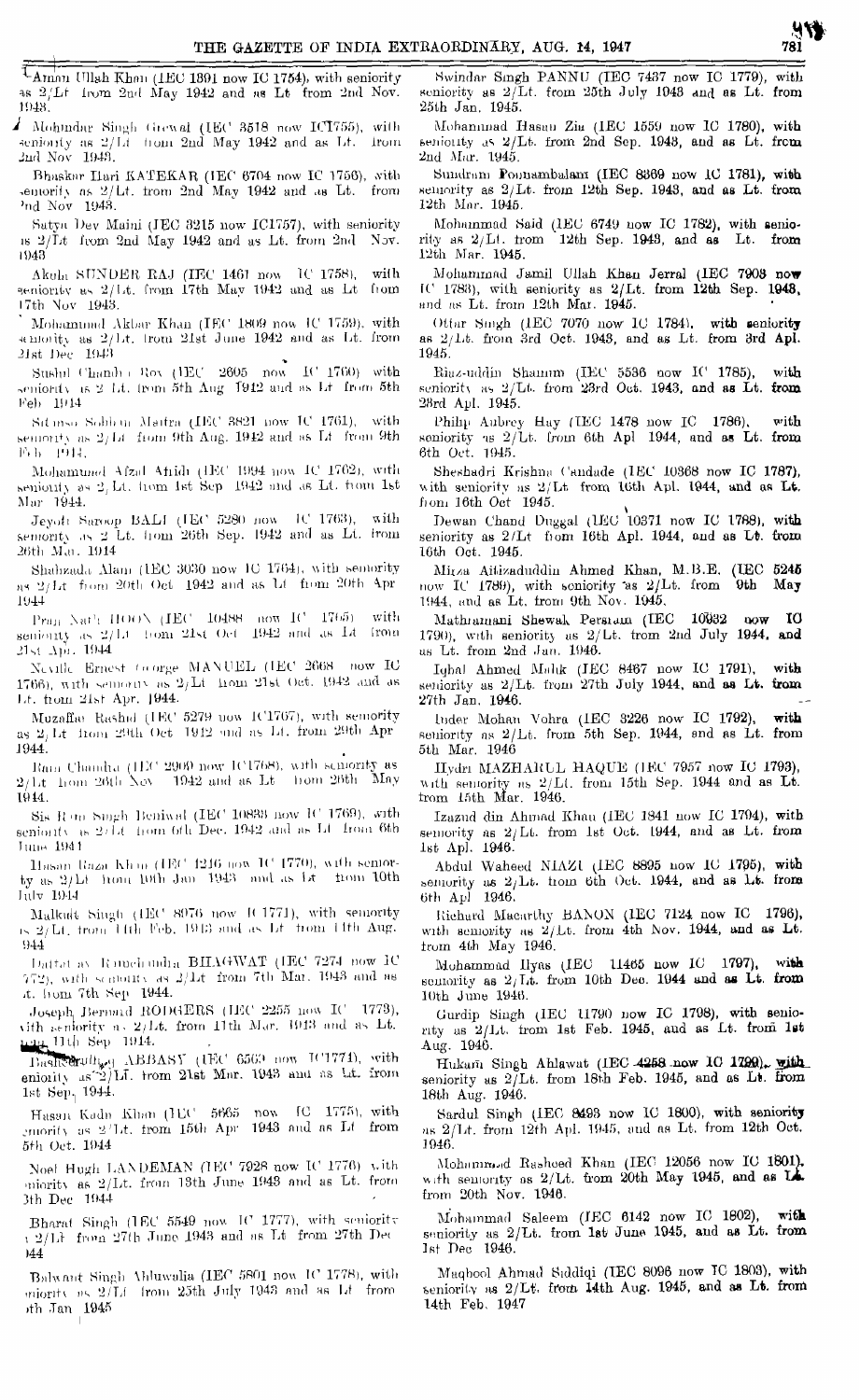Suraj Parkash Malhotra (IEC 7079 now IC 1804), with teniority as 2/Lt. from 13th Sep. 1945, and as Lt. from 13th Mar. 1947.

Saral Kumar Warma (IEC 12698 now IC 1805), with seniority as  $2/Lt$ . from  $2n$ d Dec. 1945, and us L $t$ . from 2nd June 1947.

Raja Khurshid Ahmad (IEC 11644 now IO 1806), with seniority as 2/Lt. from 15th Dec. 1945, and *aa* Lt. from 15th June 1947.

Narayana Pillai Madhavan Kutty NAYAR (IEC 12873 now IC 1807), with seniority as  $2/Lt$ . from 18th Jan. 1046, and aa Lt. from 13th July 1947.

The undermentioned  $2/\text{Lt}$ s.  $(\text{W/S. Lts.})$  from emergency commission, Indian Land Forces, to be Lts. with effect from 22nd July 1947, but with seniority as indicated against their names:-

Jayaram Gopinath TIKEKAE (IEC 4362 now IC 1735), with seniority as Lt. from 17th May 1942 but for so vice for promotion from 17th Fep. L940.

Khawaja MOHAMMED MASUD (IEC 2821 now IC 1730), with seniority as Lt. from 9th Aug. 1942 but for service for promotion from 9th May 1940.

Manohar Lai Jagota (IEC 11508 now IC 1737), with seniority from 10th Dec. 1944 put for service lor promotion from 10th Sep. 1942.

The undermentioned  $2/Lts.$  (W.S. Lts.) from emergency commissions, Indian Land Forces, to be  $2/L$ ts. with effect from 2nd June 1947, but with service for promotion and seniority from the dato as shown against their names: --

Abaid-Ur-Rahnian (IEC 11686 liow TC 1808). 20th Apl. 1948.

Amar Nnth CHAK (IEC 13880 now TC 1809). 28th Apl. 1946.

Vishwa Nand Khanna (IEC 1116 now IC 1810). 18th May 1946.

Parmjit Singh Gill (IEO 18226 now IC 1811). 25th Aug. 194G.

- Ohulam- Mohammad (IEC 11718 now IC 1812). 20th Deo. 1946.

Samir Chandra Sinha (IBC 11510 now IC 1813). 28th Jan. 1947.

Mohammad Jqbal (IEC  $13286$  now IC  $1814$ ).  $25th$ Feb. 1947.

*Kanwar* Tir Bhawan Jit Singh Chhatwnl (IEC 117-10 now IC 1815). 11th May 1047.

John Donald Balaraj GNANAOLIVll (IEC 12910 now IC 1816). 80th May 1947.

Kanwar Sain Bakhahi (IEC 12105 now IC 1817). 12th June 197.

Shiv Dev Singh flidhu (IEC 12589 now IC 1818). 2nd July 1947.

Shri Krishen DHAE (IEC 11885 now TC 1819). 4th July 1947.

Khizar Hayat KHAN (IEC 12517 now IC 1820). 15th July 1947.

Sant Kumar (TEC 12746 now TC 1977). 16th Dec. 1945. Mohammad Nawaz Khan Lodhi (IEC 13183 now IC

1970). 10th May 1946. —Om Datt Bakhshi (IEC 18498 now 1C 1971). 9th June

**ime.** Narendra Dhar Jaynl (IEC 18014 now TC 1072). 24th June 1947.

Khurshid Ahmad (IEO 12518 now IC 1979). 21st July 1947.

### *To be 2nd Lts.*

Cyril Arthur QUINN (IC 1719); An and Sadashiv APTE (IC 1720); Gursharan Singh (IC 1721); Bakhshi Ijaz Singh (IC 1721); Bakhshi Ijaz MANZTJE *(IC* 1722); Joginder Singh Narang (IC 1723); Narendra Kumar 8AKSENA (IC 1724); Priyabrata  $B$ hattacharyya (IC 1725); Shib Prasad MUKHÉRJEE (IC 1726), Genapathy NARAYANAN (IC 1727); Kottarapurath Govind 'EADHAKRISHNAN (IC 1728); Eizwan 3ul Litaf Gul 13AD8HA (IC 1729); Anant Dattatraya

MOHIN1 (IC 1730); Lancelot Mervyn NAZARETH (K 1731); Mir Akhtar Ali KHAN (IC 1732); Fateh Khan (it 1738). 7th June 1047.

#### *Short Service Gommianions*

The undermentioned 2nd Lt. (W/S Capt.) from emer genoy-commission, Indian Land Forces, to be Capt. for period of 5 years w.o.f. 1st Jan. 1047, but with seniorit as indicated against his name: -

LuRhkav Singh (TEC 89G0 now SS 3000) with eeniorit. ftf. Capt. from 1st Sop. 1940.

The undermentioned 2nd Lts. (W/S Capts.) from emer gency commissions Indian Land Forces to be Capts, fo *a* period of 5 years with effect from the 1st Mar. 1947 but with seniority as stated against their names  $\rightarrow$ 

Rattan Singh (IEC 6917 now SS 6917) with seniorit as Cnpt, from 12th Oct. 1945, and

Police George PTNTO (IEC 448 now SS 448) witl sentority as Capto from 10th Oct 1946

Seyed Musa Ibn Ali Tirmizi (IEC 10084 now SS 10084 with seniority as Capt from 30th June 1946.

The undermentioned 2nd Lt.  $(W/S \text{ Capt.)}$  from emer  $g$ ency commissions, Indian Land Forces, to be Capt.  $t_0$ a period of 3 years w.e.f. 6th Jan. 1947, but with senic lity us indicated apainst his name: —

Mehar Singh (TEC 8023 now SS 8023) with seniorit us Capt. from 18 June 1946.

The undermentioned 2nd Lt.  $(W/S \text{ Capt.)}$  from emer sency commission Indian Lnnd Forces, to be Capt. for period of 3 yenrs with effect from let *Veh* 1947 but wit  $s$ eniority as indicated against his name: -

Assaram Singh (IEC 8409) with seniority from 21; Nov 1946.

The undermentioned 2nd Lts.  $(W/S\; \mathrm{Lts.})$  from eme gency commissions, Indian Land Forces, to be Lts.  $\epsilon$ a period of five years w.e.f. 1st Jan. 1947, but with senic  $\text{ritv}$  as indicated against their names: -

Balbir Singh Sandhu (IEC 7792 now SS 13761) wit semiority as Lt. from 5th Oct. 1942;

Sown Earn (TEC 2082 now SS 18762) with seniority Lt. from 1st Fob 194R-

Mohammad Nawnz (TEC 2570 now SS 13763) wi seniority as Lt. from 21st Mar. 1948;

Nvapathi NAGARAJA RAO (IEC 3565 now SS 1376 with senioritv ns Lt. from 4 Apl. 1043;

Prithmi Chand (IEC 1687 now SS 13765) with seniori  $nF$ -Lt. from 5th Apl. 1948;

Mahmud Ahmad (TEC 10505 now 88 13706) with sen rity as Lt. from  $11th$  Jan.  $1944$ ;

Pushp Raj Singh (TEC 8089 now SS 18767) with sen rity as Lt. from 11th Jan.  $1944$ ;

Harchand Singh (IEC 8842 now SS 13768) with sen litv as Lt. from 5th Mav 1044;

Abdul Haque Riaz (IEC 18480 now SS 18769) w seniority as Lt from 9th June 1946; and

Sarup Singh Rai (IEC 13493 now SS 13770) with sen rity as *1A.* from 9th June 1046.

The undermentioned 2nd Lts (W/S Lts.) from em gency commissions, Indian Land Forces, to be Lits.

a period of 5 years with effect from the 1st Mar but with seniority as stated against their  $n_{\text{B}}$ 

MoFammad Yusuf (TEC 11828 now SS 11828) v. seniority as Lt. from 1st Oct. 1942,

Taj. Mohammed (TEC 0005 now SS 0005) with sei rity as Lt. from 5th Mar. 1943, and

Mohammad Afzal (IEC 12954 now SS 12954) \ seniority as Lt. from 10th Sep. 1946.

Suchet Chandra CHAUDHUR1 (IEC 8230 now SS 8 with senitority as Lt. from 5th Feb. 1943,

/'nljit Siugh GAEEWAL (JFC 6602 now SS 6602) seniority as L<sup>A</sup>. from 5th Mar. 1943

Kailash Nath TALWAR (IEC 10735 now SS 10 with seniority as Lt. from 5th June 1943.

Dharam Nath Sahni (IEC 11078 now SS 11078) seniority *as* Lt, from 6th Dec. 1043,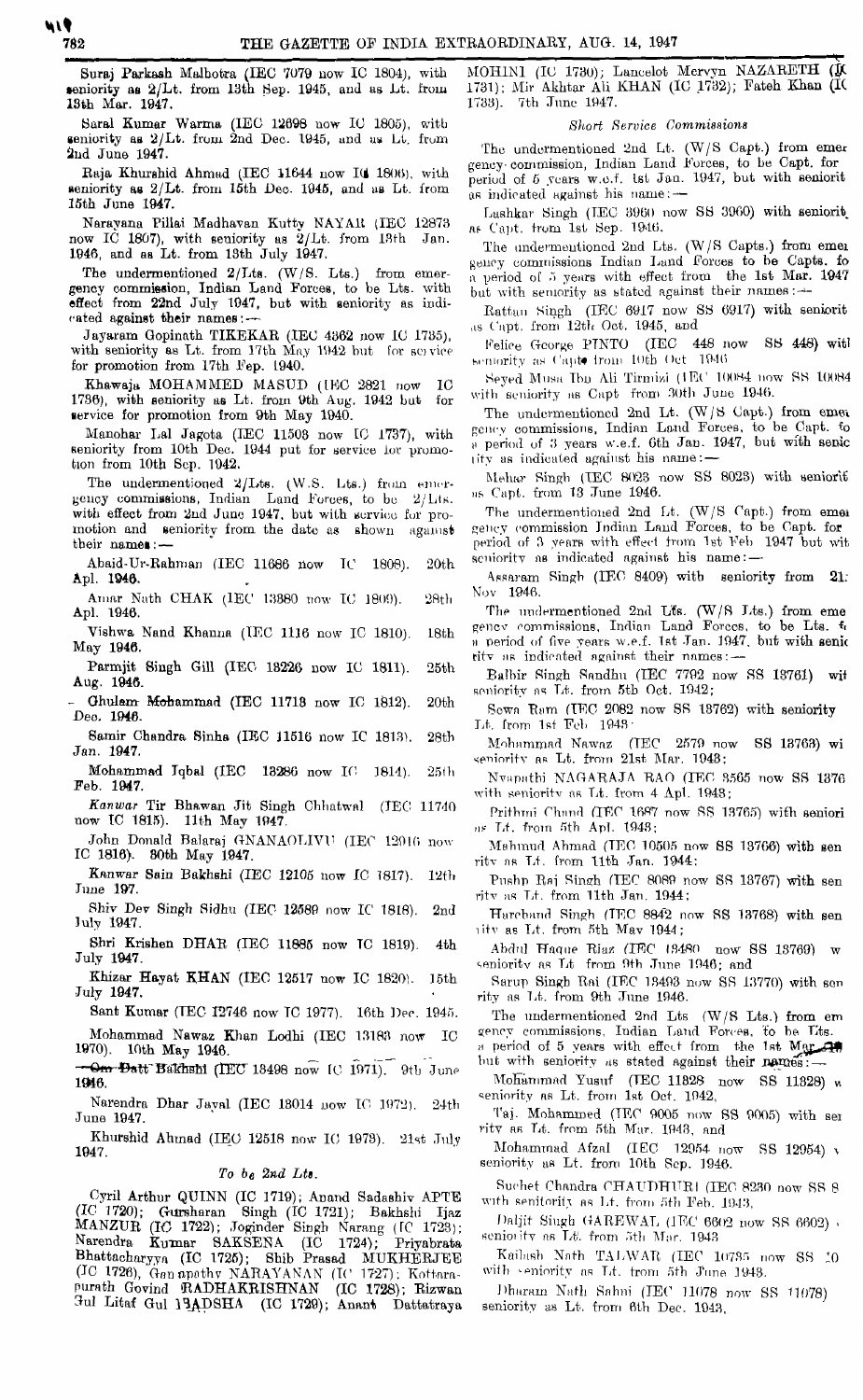*i* Iqbal Singh (IEC 10686 now SS 10686) with seniority as Lt. from 6th Dec. 1948,

Dattatray Ramchandra BHAGWAT (IEC 7274 now SS 7274) with seniority as LI. from 7th Dec. 1943,

 $Shamsber$  Singh Klair (IEC 8969 now SS 8969) with seniority us Lt. trom Joth AJJI. J944,

Ajit Singh (IEC H83H now SS 8838) with seniority as Lt. from loth July 1944,

Komaruth GOPINATHAN (IEC 8867 now SS 6867) with seniority as Lt from 5th Sept  $1944$ ,

Wannan Krishmaji PATIL (IEC 9875 now SS 9375) with seniority as Lt. Irom 7th Nov. 1944,

Parmindar Singh Randhawa (IEC 10677 now SS 10677) with seniority as Lt from 27th Feb. 1945.

Reginald Oliver MeKENZIE (TEC 10877 now SS 10877) with semority as Lt. from 27th Feb. 1945.

Gurdial Smgh (IEC 12647 now SS 12647) with semority as Lt from 3rd No\ 10-15.

Balbir Singh (IEC 12407 now SS 12407) with seniority ns Lt ironi 12th Feb. 1040.

Sher Singh (IEC 12648 now SS 12648) with seniority as Lt. from 3r1 May 1946 and

Kulwaut Singh GILL (IEC 12649 now SS 12649) with seniority as Lt. Irom 3rd May 1946.

The undermentioned 2nd Lts.  $(W/S$  Lts.) trom emergency commissions, Indian Land Forces, to be Lts, for a period of 5 years w.e f. 6th Jan, 1947, but with seniority as indicated against their names: -

 $Ra_1$  Kumar VERMA (IEC 4172 now SS 4172) with seniority as Lt. Irom 20th June 1943;

Harbans Singh (IEC 13476 now SS 13476) with seniority as Lt. from 9th June 1946: und

Jagtar Singh (IEC 13074 now SS 13074), with seniority as Lt. from 20th July 1946.

The undermentioned 2nd Lts. (W/S Lts.) from emergency commissions, lndinn Land Forces to be Lts. for n period of three years w.e.f. 1st Jan. 1947, but with seniority as indicated against their names :-

Muhammad Shafi Khan (IEC 2680 now SS 13771) with seniority as Lt from 16th Dec. 1941;

Bhagwan Singh (IEC 4434 now SS 13772) with seniority as Lt. trom 1st Apl. 1912;

Makhan Singh (IEC 5629 now SS 13773) with seniority as Lt. trom 5th Oct. 1942;

Mohammad Abdul Gani (IEC 3333 now SS 13774) with Reniority us Lt. from 6th Mm 1943; and

Kishore Chund Kapoor (IEC 8481 now SS 13775) with seniority as Lt from 17th Apl. 1944.

The undermentioned  $2/L$ ts. (W/S Lts.) from emergency commissions to be Lts. for a period of 3 years with effect trom the 1st Mar. 1947, hut with seniority us stated against their names  $-$ 

Where Kaikhushron, COMMISSARIAT (IEC 8017 now "SS 8047)-WIJih seniority *na* lit, from 4tfi Aug -1943,

Purnendu Sen (IEC 5H68 now 88 6868) with Beniority ns Lt. from 4th Aug. 1943,

 $D<sub>4</sub>$ vid FREEMANTLE (IEC 6727 now SS 6727) vith seniority as Lf. from 6th Dec. 1943,

Keshari Singh (IEC 9207 now 88 9207) with seniority as Lt. from 5th Mar. 1944,

Clarence Hideout BELLETTY (TEC 8179 now SS 8179) with seniority as Lt. from 10th Apl. 1944,

David ASIRVADAM (IEC 8056 now SS 8056) with seniority as Lt. from 10th Apl. 1944,

Surinder Singh Ramdas (IEC 9881 now SS 9881) with seniority as Lt. from 5th June 1914,

Rameshwar Chand BHANDARI (IEC 7629 now SS 7629) willi seniority as Lt from 5th Aug. 1944.

Hoshang Kavasu RANJ1 (IEC 7599 now SS 7599) with seniority as Lt. from 6th Aug. 1944.

Vimnyak Kashinath Al'TE (IEC 7604 now SS 7604) with seniority as Lt. from 6th Aug. 1944,

Sundaranner SUBRAHMAXYAM (IEC 9376 now SS 9376) w th seniority as Lt. from 7th Nov. 1944.

Ong P g kash HAKSHI (IEC 10678 now SS 10678) with seniority as Lt from 30th Jan. 1945,

Hazara Singh (IEC 10672 now SS 10672) with seniority as Lt. from 30th Jan. 1945,

Kameshwar Dayal BHARGAVA (IEC 11146 now SS 11146) with seniority as Lt. from 24th Mar. 1945 and

Mor Dhuaj (IEC 12106 now SS 12400) with seniority as Lt. trom 12th Aug. 1945.

Ashiq Hussain CHOWDHERY (IEC 7605 now SS 7605), with senioritv as Lt. from 6th *Aug.* 1944.

Rehmatullah Khun (IEC 11987 now SS 11987), with seniority as  $Lt$  from  $22nd$  Oct. 1945.

Mohammad Ibrahim (IEC 13105 now SS 13105), with seniority as Lt from 21st Mar. 1946.

Karam Ulluh (IEC 13242 now SS 13242), with seniority as Li. from 18th May 1940.

The undermentioned 2nd Lts. (W/S Lts.) from emer gency commissions, Indian Land Forces, to be Lts. for a period of 3 years wiLh effect from 6th Jan. 1947, but with seniority as indicated against their names: -

Rajwant Singh Hassanwalia (IEC 5945 now SS 5045). with seniority as Lt. from 3rd Nov. 1942,

Kurus Minocher BABAYCON (IEC 7320 now SS 7320), with seniority as Lt. from 8th May 1043.

Benoy Kumar Sen  $(IEC 6582 now SS 6582)$ , with seniority as Lt. from 10th July 1943.

Vasant Laxman PHATAK (IEC 5671 now SS 5671), with seniority as Lt from 13th Dec. 1943.

Tara Chand (IEC 13053 now SS 13053), with seniority as Lt.  $\text{hom } 200\text{h}$  July 1946; and

Piara Singh (IEC 13479 now SS 13479), with seniority as Lt. fiom 9th Doc. 1946.

No. 2105.—The underineni'oned are granted Short Service Commissions for a period of five  $\gamma$ ears: —

INDI\N LAND FOBCKR

*To hr 2nd LU.*

Kailas Prasud PANDE (SS 13841); Krishna Deva MISRA (SS 13843) and Hav. Mubarak Ali, R.I.E. (SS 13844). 25th Aug. 1946

John Francis LYS (SS 13842). 13th Oct. 1946.

(This cancels D. D. Notn. No. 181, dated 25th *Jnn* 1947, in so far as it relates to these officers.)-

Utankamoni Chakma (SS 13982). 25th Aug. 1946

Brij Kumar NARAYAN (SS 13980) and Rattan Singh (SS 18988). 13th Oct. 1946.

Hav. Sawar Khan, 11 Sikh R (SS 13979) and Amnrendra CHATTEEJEE (SS 189H1). 15tli Dec 1946 (This cancels  $D$   $D$ . Notn. No. 822, dated 29th Mar.

1947, in so far as it relates to these officers.)

Mohammed Nnwaz KHAN (SS 14119); Dilip Kumar Das Gupta (RS 14120); Mphammnd Afzal Khattak (88 14121); Jemdr. Bishnu Pada MUKHERLEE I.A.O.C., (SS 14122); Gnlzar Singh (RS 14123); Akhtar Abdul  $Rahman$  Khan (SS 14124); L./Nk. Ghulam Mohammed, E.LA. (S8 14125) and Edgar Denzil ALEXANDER (SS 14126). 16th Feb. 1947. "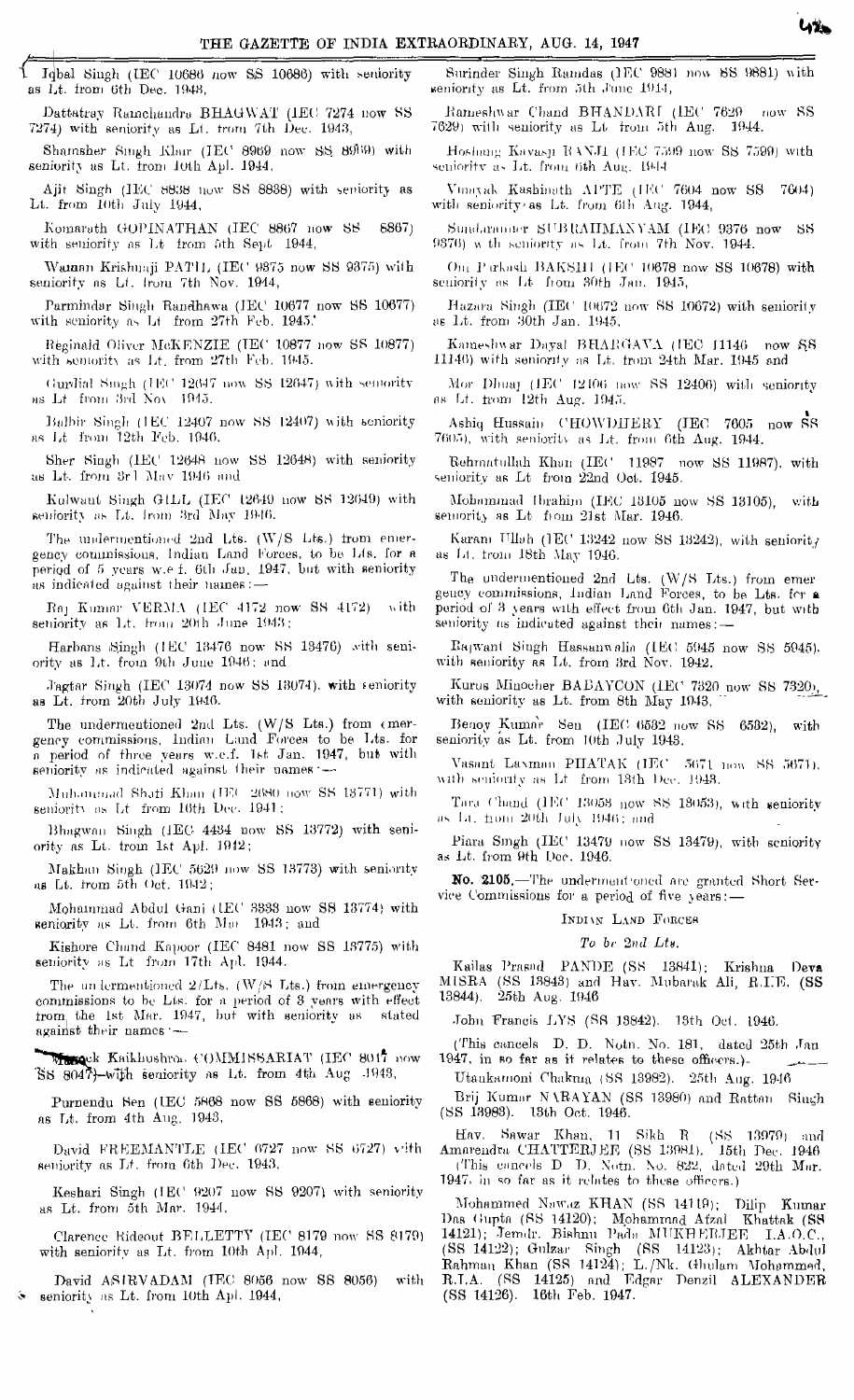ו בוי r

Havdr. Ajit Chandra LAHIRI I.S.C. (SS 14118); L./Dfdr. Ijaz Mohammed Khan, L.A.C. (SS L41J4), Jemdr. Robin Niru BOSE, 1.A.O.C. (SS 14115); Syed Ahmad MANSUR (SS 14116); Mohammad Hussein BHAHI (SS 14117) and Kuldip Singh Sharma (SS 14118). 4th May 1947.

**No. 2106.**—The undermentioned officer is reinstated in the Indian Army with effect from the 6th Aug. 1947:

#### INDIAN LAND FOBCES

*To be Capt.*

Mohammad Zahii-ud-Din (IEC 12339 now IC 141), with semority as 2nd Lt. from 16th Oct 1940, as Lt. from 16th Apl. 1942 and as Capt, from 16th Oct. 1946.

No. **2106-A.—**I'ol. H. S. Sokliev, B.Sc, M.A. (Edin,), D.T M. & H (Lond.), I.M.S., is granted local rank of \hi]oi--(ieiirinl whilst holding the appointment of Director, Ilaflkine Institute, Bombay.

**G. S. BHALJA,** Secy.

# **RESERVE BANK OF INDIA** Central Office NOTIFICATIONS

*Bombay, the 14th Amjimt* 1947

No. F. E. R. A. 30/47-R.B.—In pursuance of sub-sec-<br>on (2) of Section 8 of the Foreign Exchange tion  $(2)$  of Section 8 of the Begulation Act, 1947 (VII of 1947) and in supersession of the notification of the Reserve Bank of India No. F. E. R. A.  $6/47-R$ . B., dated the  $25th$ March 1947, the Rescrve Bank is pleased to permit any person to take at any one time out of British India precious stones or jewellery other than articles made wholly or mainly of gold to the countries or territories specified in the first column of the Schedule annexed to this notification to the extent indicated m the corresponding entries in the second column thereof.

Provided that any person other than a person domiciled in India who is returning from Tndia *in* hit) own country may take out with him any precious stones or jewellery brought by him into India without limit and precious stones or jewellery other than articles made wholly or mainly of gold purchased in India up to a further  $10,000$  in value.

**SOHEDULE** 

|                                                                                      | п                           |  |
|--------------------------------------------------------------------------------------|-----------------------------|--|
| (a) Any Indian State.<br>French territorios in India.                                | Without limit.              |  |
| (b) Afghanistan, Iran, Persian<br>Gulf ports and Portuguese<br>territories in India. | Up to Rs. 2,000 in value.   |  |
| (c) Any other country or place<br>not mentioned in (a) and<br>(b).                   | Up to Rs. $5,000$ in value. |  |

No. F. E. R. A. 31/47-R. B.-In pursuance of sub-sec- ${\rm tion}$  (2) of section 8 of the Foreign Exchange Regulation Act,  $1947$  (VII of 1947) and in supersession of the notification of the Keserve Bank of India No. F. E. R. A 7/ 47-R. B., dated the 25th March 1947, tbe Eeserve Bank is pleased to permit any person *in* despatch by post out ot British India precious stones or lewcllerv other than  ${\rm articles}$  made wholly or mainly of gold to the countries or territories specified in the first column of the Schedule annexed to this notification to Ihe extent indicated in the corresponding entries in the second- column thereof

**SCHEDULE** 

| I                                                     |                                   | 11                                           |  |
|-------------------------------------------------------|-----------------------------------|----------------------------------------------|--|
| (a) Any India i State.<br>French territories in India |                                   | Without limit.                               |  |
| (b) Nepal                                             | the control of the control of the | Up to $R_3$ 2,000 i value on<br>any one day. |  |
| (c) Potuguese territories<br>India.                   | in                                | Up to Bs. 150 n value on                     |  |

| т                                                                                    | 11                                                                                                                                                                                                                                                                                                |
|--------------------------------------------------------------------------------------|---------------------------------------------------------------------------------------------------------------------------------------------------------------------------------------------------------------------------------------------------------------------------------------------------|
| (d) Any other country or place<br>not moutioned in $(a)$ , $(b)$<br>$a \cdot d$ (c). | Without limit provided the<br>postal packet is accom-<br>panied by a certificate<br>from an authorised dealor<br>In foreign exchange as<br>prescribed in the Govern-<br>ment of India in the<br>Finance Department<br>notification No. 12 (18)-<br>$\text{Fl}/47$ , dated the 4th<br>August 1947. |

No. F. E. R. A. 32/47-R. B. -- In pursuance of  $\text{sub-sec}$ .  $t$  on (2) of section 8 of the Foreign Exchange Regulation Act, li)47 *(\* II of 1947) and in supersession of the notilir-:ihoh ol tlin Iteserve IJiuik of India No. F. E. It. A.  $8/47-R$ . B. dated the 25th March 1947, the Reserve Bank is pleased—

(1) to pennit any person to take or send out of British India—

(a) to any Indian State, currency notes of the Government of India. Keserve Bank of India notes and Indian coin without limit:

(b) to French territories in India.

Portuguese territories in India.

Nepal, Tibet,

currency notes of the Government of India, Reserve Bank of India notes and Indian coin and other notes and coin which are the currency of the country or territory to which they are being taken or sent without limit;

(2) to permit any person to take out of British- India—

- (a) to nny destination, currency notes of the Government of India or Eeserve Bank of India notes or Indian coin not exceeding rupees two hundred and seventy in value, or foreign currency not exceeding rupees two hundred and seventy in value, in any one month;
- (b) to Afghanistan,

currency notes of the Government of India, Reserve Bank of India notes and Indian coin not-exceeding Rs. 3,000 In any one month- and other notes and coin which are the currency of the country or territory to which they are being taken or sent without limit;

 $(3)$  to permit captains of vessels and aircraft to take with them currency notes of the Government of India, Reserve Bank of India notes and Indian coin without limit, provided that they sign and deliver to the Customs Officer a statement that the money in required for the expenses of the voyages;

(4) to permit currency in the safes of vessels or aircraft which has been brought into British India or which has been taken on board a vessel or aircraft with tho permission of the Eeserve Bank to be taken out of-British Tndin;

(5) to permit persons not ordinarily resident in British India to lake out of British Tndia amounts of currency not exceeding the amounts brought in by them , provided